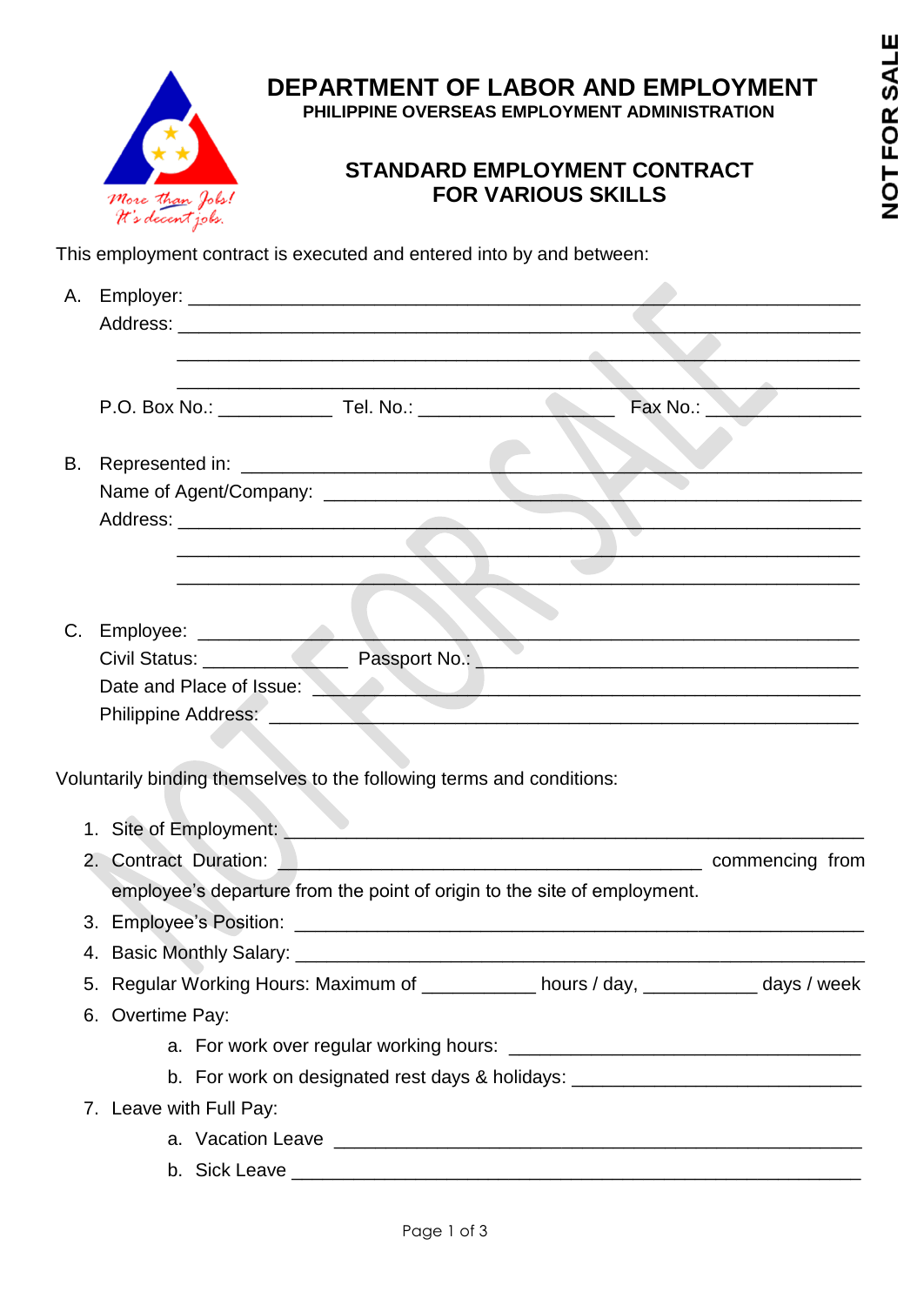- 8. Free transportation to the site of employment; and in the following cases, free return transportation to the place of origin in the Philippines:
	- a. expiration of the contract;
	- b. termination of the contract by the employer without just cause;
	- c. if the employee is unable to continue to work due to work connected or work aggravated injury or illness;
	- d. force majeure; and
	- e. in such other cases when contract of employment is terminated through no fault of the employee.
- 9. Free food or compensatory allowance of US\$ \_\_\_\_\_\_\_\_\_\_\_\_\_\_\_, free suitable housing.
- 10.Free emergency medical and dental services and facilities including medicine.
- 11.Personal life and accident insurance in accordance with host government and/or Philippine government laws without cost to the worker.
- 12.In the event of death of the Employee during the terms of this agreement, his remains and personal belongings shall be repatriated to Philippines at the expense of the Employer. In case the repatriation of remains is not possible, the same may be disposed of upon prior approval of the Employee's next of kin and or by the Philippines Embassy/Consulate nearest the jobsite.
- 13.The Employer shall assist the Employee in remitting a percentage of his salary through the proper banking channel or other means authorized by law.
- 14.Termination:
	- a. Termination by Employer: The Employer may terminate this Contract on the following just causes: serious misconduct, willful disobedience of Employer's lawful orders, habitual neglect of duties, absenteeism, insubordination, revealing secrets of establishment, when Employee violates customs, traditions, and laws of Malaysia and/or terms of this Agreement. The Employee shall shoulder his/her repatriation expenses.
	- b. Termination by the Employee: The Employee may terminate this Contract without serving any notice to the employer for any of the following jus causes: serious insult by the employer or his representative; inhuman and unbearable treatment accorded the employee by the employer or his representative; commission of a crime/offense by the employer or his representative and violation of the terms and conditions of the employment contract by the employer or his representative. Employer shall pay the repatriation expenses back to Philippines.
		- b.1. The Employee may terminate this Contract without just cause by serving one (1) month in advance written notice to the employer. The employer upon whom no such notice was served may hold the employee liable for damages. In any case, the employee shall shoulder all expenses relative to his repatriation back to his point of origin.